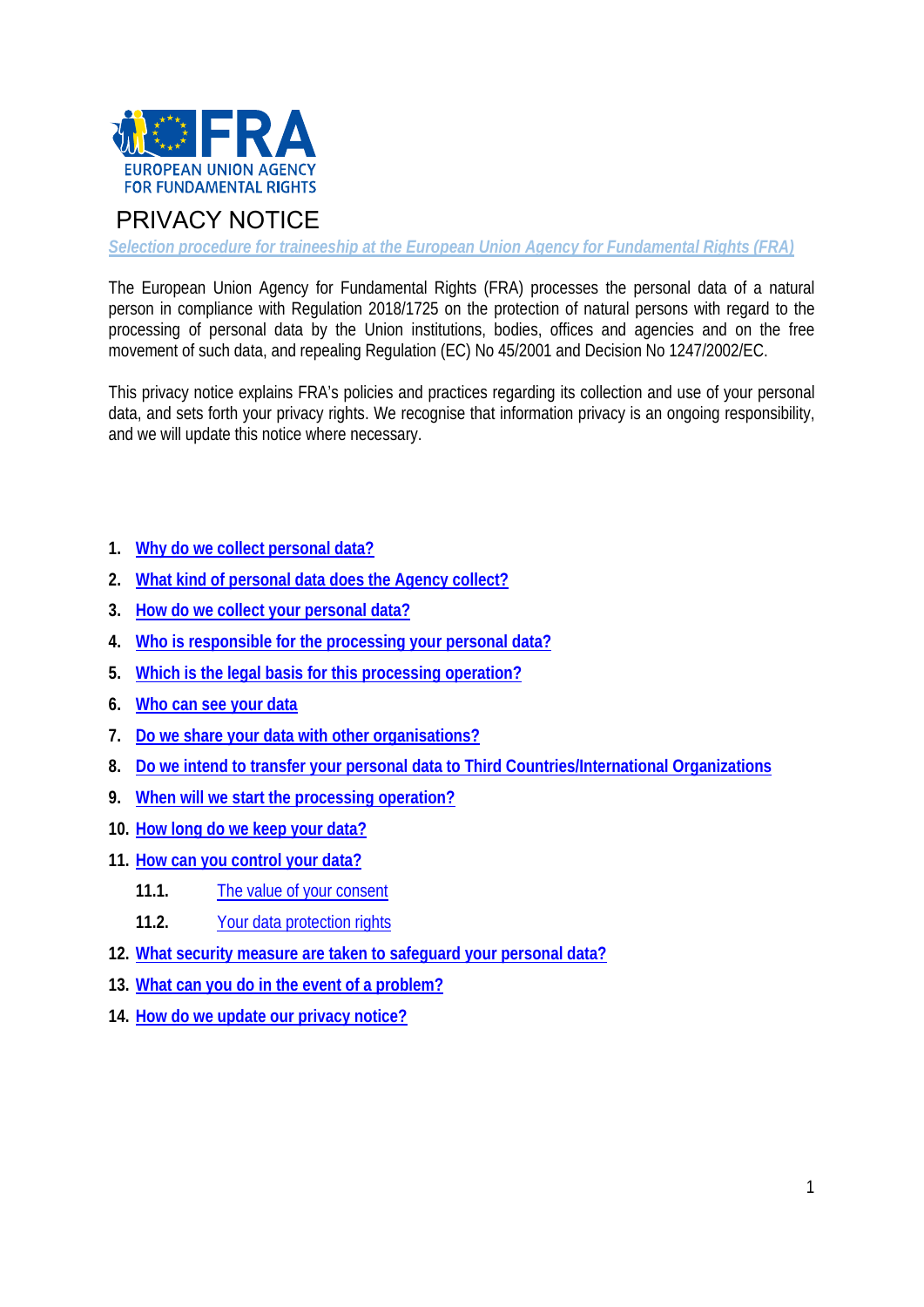

1. Why do we collect personal data?<br>PRIVACY NOTICE<br>The Agency collects personal data in order to allow it to process and evaluate the received applications in relation to the selection procedure for trainees.

## **2. What kind of personal data does the Agency collect?**

The Agency collects data from the applicants regarding:

- identification (name, surname, date of birth, gender, nationality, photo, a copy of ID or Passport, social security certificate, medical certificate, military/civil service record, criminal record);
- contact details (postal address, email address, phone, mobile and fax number);
- experience (work experience, education, training skills, languages, true certified copies of their diplomas, letter of motivation);
- banking details (financial identification form, bank account information);

### **3. How do we collect your personal data?**

We collect only the personal data you provide us during your application for traineeship by filling in the forms.

### **4. Who is responsible for the processing your personal data?**

The Agency is the legal entity responsible for the processing of your personal data and determines the objective of this processing activity. The Head of Corporate Services is responsible for this processing operation.

#### *5.* **Which is the legal basis for this processing operation?**

The Agency runs on an annual basis a traineeship programme allowing university graduates to apply to it. Decision CS/023/2017 specifies the rules governing the traineeship programme. Hence, this decision is also the legal basis for this processing operation, which is in accordance with Article 5(a) of the Regulation (EU) No 2018/1725.

In addition, since the participation in traineeships is not mandatory, the processing of the personal data is also in accordance with Article 5(d) of Regulation (EU) No 2018/1725.

In case of trainees, although the Staff Regulations and Conditions of Employment of Other Servants are not directly applicable to trainees, the latter are still considered to be part of the staff of the Agency. Thus, the collection of criminal records and medical certificates are justified based on Article 28 of Staff Regulation and Article 12(2) of the Conditions of Employment.

#### **6. Who can see your data?**

During the selection process, the personal data of the applicants are accessible by a restricted number of staff. These include, the Human Resources within the Corporate Services Unit, the Head of Unit and staff working within the unit that the applicant applied for, and the Agency's Director.

#### **7. Do we share your data with other organisations?**

Personal data is processed by the Agency only. In case that we need to share your data with third parties, you will be notified to whom your personal data has been shared with.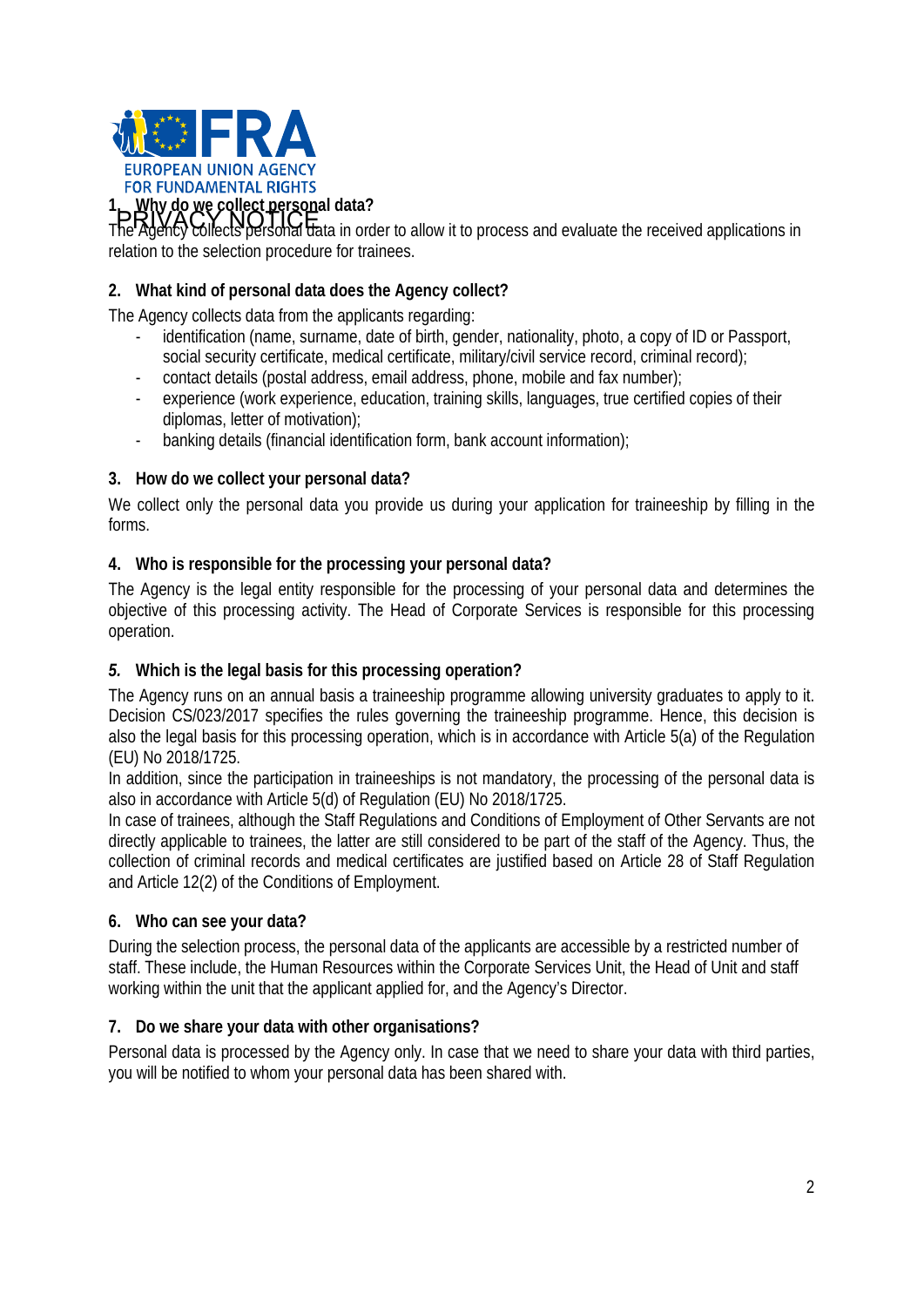

## **9. When will we start the processing operation?**

We will start the processing operation you are submitting your application for the trainee position within our Agency.

## **10. How long do we keep your data?**

The Agency will keep your personal data if you are:

- a) A recruited candidate for a trainee position for five years counting from the starting of the traineeship contract. In this case, upon arrival, we will check your criminal record and give it back to you.
- b) A non-recruited candidate for a trainee position for two years counting from the starting date of the traineeship period that you have applied.

### **11. How can you control your data?**

You can access, modify or delete your personal data by sending an email request to recruitment@fra.europa.eu. More details are provided below.

### **11.1. How valuable is your consent for us?**

Since the participation in the traineeship procedures is not mandatory, the processing is lawful because "the data subject has unambiguously given his or her consent". Therefore, you have the right to withdraw your consent at any time, and we will delete your data or restrict its processing.

## **11.2. Your data protection rights**

Under data protection law, you have rights we need to make you aware of these rights. The rights available to you depend on our reason for processing your information. You are not required to pay any charges for exercising your rights.

#### **a) Can you access your data?**

You have the right to receive confirmation whether or not we process your personal data. Furthermore, you can have access to such data, as well as obtain copies of your data undergoing processing, at any time and free of charge, by sending an email request to recruitment@fra.europa.eu.

## **b) Can you modify your data?**

You have the right to modify your data without delay of inaccurate or incomplete personal data at any time by sending an email request to recruitment@fra.europa.eu. You have the right to update or correct at any time your identification data. On the other hand, data demonstrating compliance with the eligibility and selection criteria may not be updated or corrected after the closing date for the respective selection procedure.